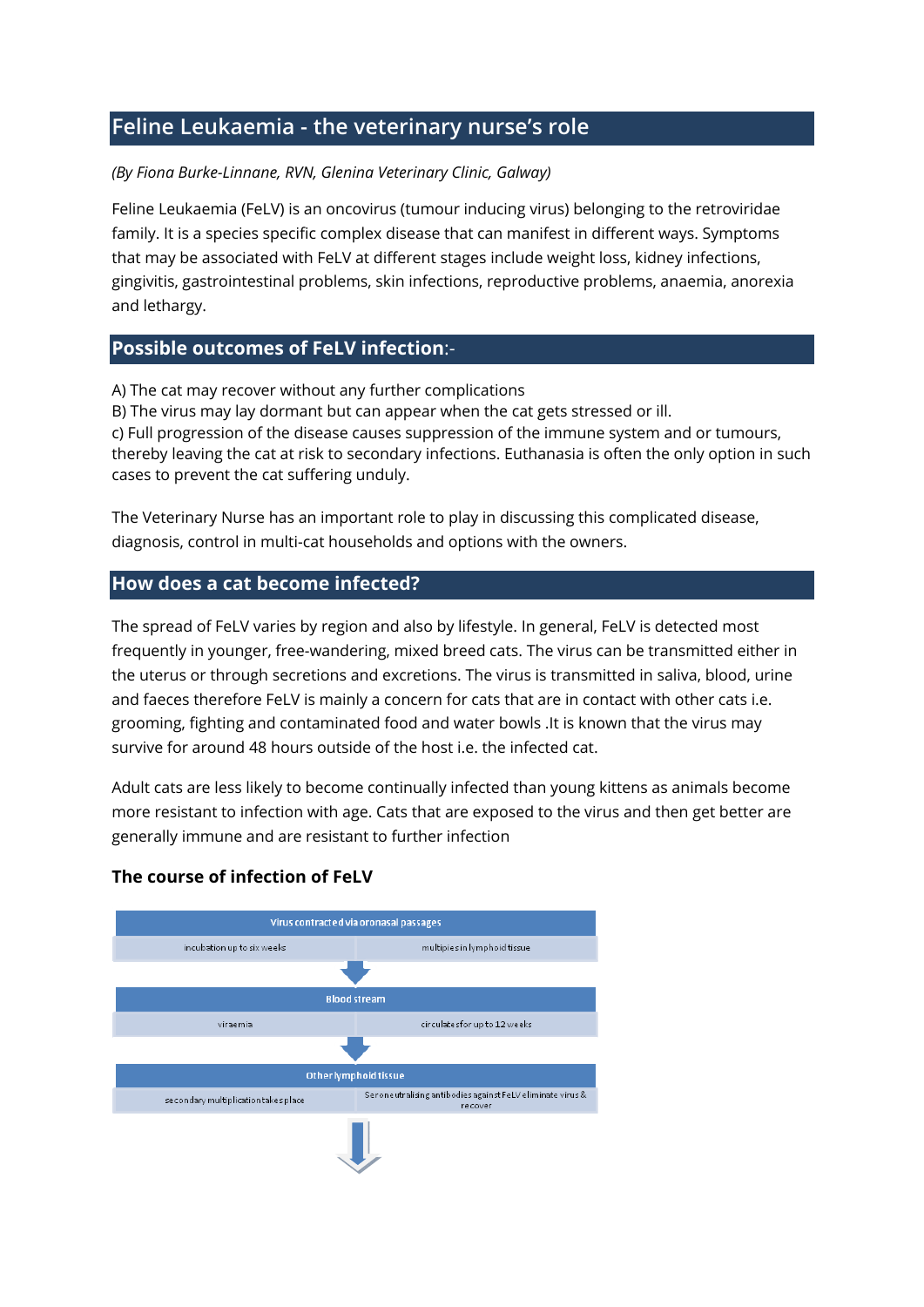

#### **Diagnosis**

Chronic FeLV infection results in the continuous presence in the blood of infectious virus and soluble viral antigens, which can be detected by a variety of test systems. These include "In house" test kits as well as tests that are used in specialist laboratories. In house tests for FeLV detect viral p27 antigen, the major viral centre protein. They are a basic diagnostic test for screening cats that present characteristic symptoms and should be carried out regularly during annual check- ups. Further in depth diagnosis that may be performed are haematological and chemistry profiles, urine analysis, thyroid profile, radiography and ultrasound. The combination of routine screening and confirmatory tests will accurately determine the FeLV infection status of most cats.

#### **Test protocols:**



#### **Prevention**

As FeLV is unstable in the environment it may be killed using most disinfectants, therefore routine cleaning procedures of bedding, housing litter trays and dishes will prevent transmission of the virus. In practice surgical, dental instruments, endotracheal tubes and other items that may be potentially contaminated with body fluids should be carefully cleaned and sterilised between uses.